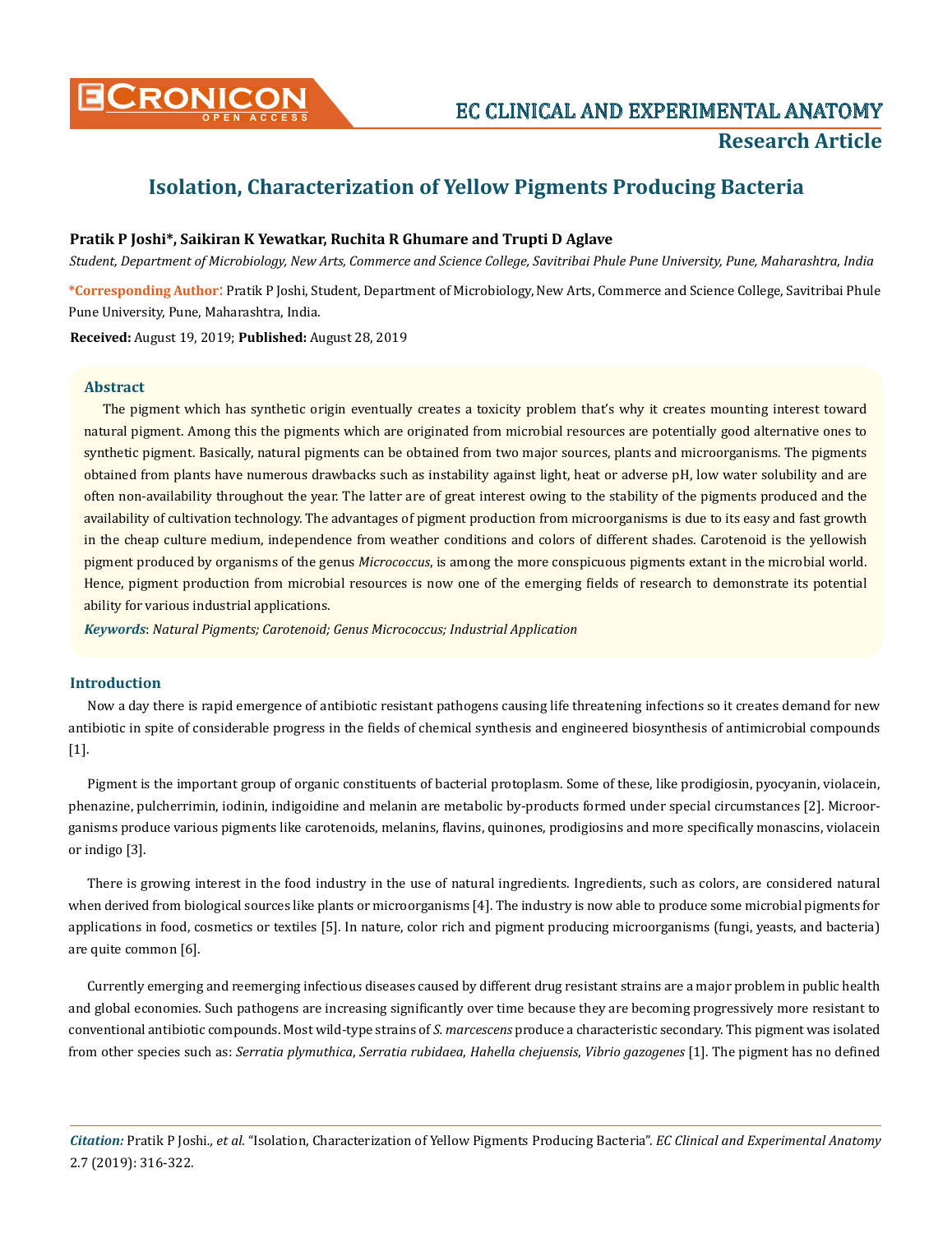role in the physiology of producing strains, but have been reported to have antifungal, antibacterial, algicidal, antiprotozoal/antimalarial activities, immunosuppressive and anticancer activities [8].

Pigments like carotenoids, melanin's, flavins, monascins, violacein, indigo, prodigiosin are the type of pigments obtained from microorganism [3]. Carotenoids is a group of bioactive compounds and are responsible for bright yellow, orange, red pigments consisting various plants, microorganisms and animals and are widely distributed in the nature. They also used as colorants in the food industry which colours salmon, trout and poultry flesh (or) to identify the colour of egg yolk.

The search for new antimicrobial agents is a field of utmost importance. Antimicrobial substances, such as antibiotics, have been successfully used for preventing and treating microbial diseases for many decades. To date, thousands of antimicrobial substances have been identified and applied in clinical therapy. Pigments make the nature colourful. Many pigment producing microorganisms such as fungi, yeast, bacteria are abundant in nature.

## **Materials and Methods**

## **Collection of sample**

Soil sample were collected from different areas of Botanical garden of new arts college Ahmednagar, Maharashtra India Soil sample were collected from the roots of the plants by scraping the soil surface with spatula. All the soil samples were collected in clean and dry container and immediately transfer to the laboratory.

#### **Isolation of pigment producing bacteria**

Nutrient agar with pH 7.2 was used as isolating media. Isolation of pigment producing bacteria was done by spread plate count. The plates were then incubated at 37°C for 24 to 72 hours. After incubation, different colored colonies were observed from which yellow colored colonies was selected for further study.

#### **Identification**

Identification of isolated colony was performed by using gram staining as well as Morphological characteristics and biochemical tests.

## **Screening of pigment production**

Yellow colored colony which is grown on nutrient agar (pH 7.2) was used for pigment production. A 2 - 3 loopful cultured was added into sterile 100 ml broth and incubated for 24 hours on a rotary shaker at room temperature.

#### **Extraction of pigment**

The different solvents like Chloroform, Ethanol, and Methanol was used for extraction of pigment. The 100 ml of incubated nutrient broth was mixed with 50 ml of chloroform. After mixing, the mixture was kept on rotary shaker at 100 rpm for 30 minutes. After 30 minutes this mixture was taken into extraction flask and this flask was kept for 5 - 10 minutes to settle down the mixture. After 10 minutes two separate layers of mixture were formed. The upper layer was collected in Petri plate was kept in hot air oven at 45°C up to evaporation. After evaporation dried pigment was collected and dissolved in 2% DMSO solution. The purified pigment was obtained and this pigment was subjected for further characterization.

# **Characterization of extracted pigments**

#### **Thin layer chromatography (TLC)**

Extracted pigment was characterized by thin layer chromatography (TLC). A pre-coated silica gel sheet of 0.25 mm thickness was used. For the development of Chloroform: Methanol: Ethyl acetate (1:6:3) was used as a mobile phase. The spot of extracted pigment was applied on the silica gel TLC sheet. The TLC sheet was then dipped in the solvent system until the solvent reached up to  $3/4<sup>th</sup>$  of the TLC sheet. After that, the sheet was kept in oven for 5 minutes for drying. No developing reagent was used for observation of spot, but instead the sheet was observed under UV light for spot observation.  $\mathrm{R_{f}}$  value of the spot was calculated by using formula:

 $R_f = \frac{Distance\ traveled\ by\ Solve}{Distance\ traveled\ by\ solvent}$ 

*Citation:* Pratik P Joshi*., et al.* "Isolation, Characterization of Yellow Pigments Producing Bacteria". *EC Clinical and Experimental Anatomy*  2.7 (2019): 316-322.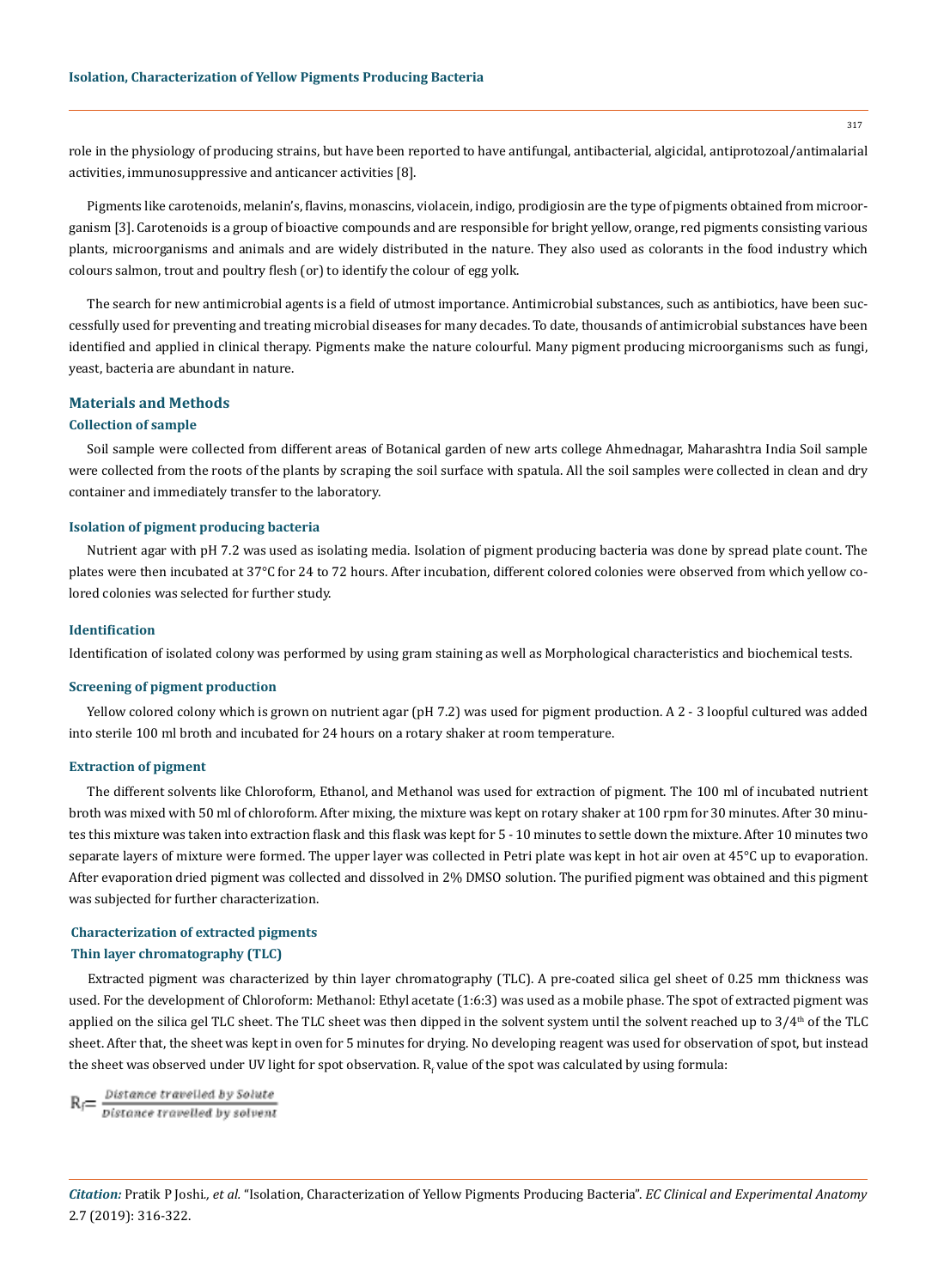#### **FT-IR Spectroscopy**

The sample was dried at 60°C and the dried powder was studied by using FT-IR spectrum. The prepared sample was recorded in a Shimadzu FT-IR in the range of 4000 - 400 cm<sup>-1</sup> at a resolution of 4 cm<sup>-1</sup> using KBr pellet methods.

#### **Antibiotic susceptibility testing**

Susceptibility testing of isolated strain assessed by antibiotic susceptibility testing. A sterile MHA plate (large petri-plate) was inoculated with 0.3 ml culture of isolated strain. The inoculum was spread evenly on medium using sterile glass spreader. Plate was kept in refrigerator for 10 min for pre-diffusion of culture. An antibiotic disc of HiMedia, Dodeka G-1 plus of known potency containing 12 standard antibiotics in specified concentration was placed on the medium. After that plate were incubated at 28°C for 24 Hrs. After incubation plates were observed for zone of inhibition and the diameter of zones were measured.

# **Result and Discussion**

## **Isolation of bacteria**

After incubation, colored colonies were observed on plate. However only the yellow coloured colony was selected as potential isolate. The isolate was labeled as yellow.



*Figure 1: Plate containing colored colony.*

#### **Morphological and Biochemical characteristics of isolate:**

After growth of isolate on Nutrient agar the morphological characters were noted. The biochemical characters were performed. The result of morphological and biochemical method are mentioned in table 1-3.

| <b>Characters</b>    | <b>Observation</b>   |  |
|----------------------|----------------------|--|
| Color                | Yellow               |  |
| Size                 | $0.1 \text{ mm}$     |  |
| Shape                | Circular             |  |
| Margin               | Entire               |  |
| Elevation            | Convex               |  |
| <b>Opacity</b>       | Opaque               |  |
| Consistency          | Sticky               |  |
| <b>Gram Staining</b> | Gram Positive, Cocci |  |
| Motility             | Motile               |  |

*Table 1: Morphological characterization of isolate.*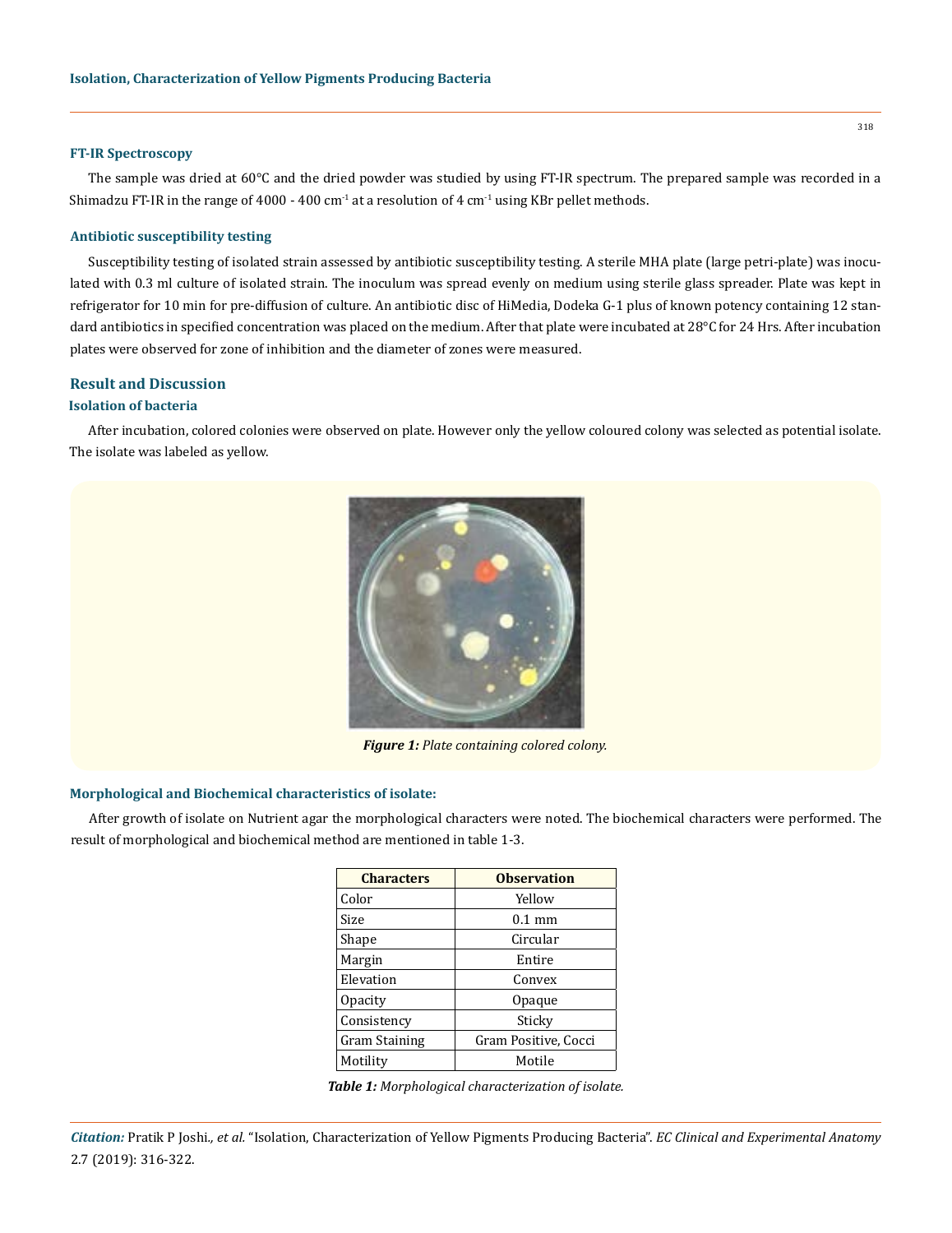| <b>Test</b>         | <b>Observation</b> |  |
|---------------------|--------------------|--|
| Indole              | Positive           |  |
| Methyl Red          | Negative           |  |
| Voges Proskauer's   | Positive           |  |
| Citrate utilization | Negative           |  |
| Gelatinase          | Positive           |  |
| Catalase            | Positive           |  |
| Oxidase             | Negative           |  |

*Table 2: Biochemical Characterization of isolate.*

| <b>Sugars</b> | <b>Observation</b> |          |  |
|---------------|--------------------|----------|--|
|               | Acid               | Gas      |  |
| Glucose       | Positive           | Negative |  |
| Sucrose       | Positive           | Negative |  |
| Mannitol      | Positive           | Negative |  |
| Fructose      | Positive           | Negative |  |

*Table 3: Sugar utilization test of isolate.*

#### **Thin layer chromatography**

The extracted pigment was characterized by TLC. For this Silica plates (Aluminium) were used. The solvent system was composed of Chloroform: Methanol: Ethyl acetate (1:6:3). The Rf value of the spot was determined using formula. The average Rf value of pigment obtained was found to be 0.70.

#### **FT-IR (Fourier transform-infrared spectroscopy)**

The FT-IR spectra of the yellow pigment showed that it has several degrees of similarity to the spectra of Carotenoid.

| Sr. No. | Wave Number $(cm-1)$ | <b>Functional Group</b>       |  |
|---------|----------------------|-------------------------------|--|
|         | 3500.80              | $N-H$                         |  |
| 2       | 2926.01              | Aromatic C-H                  |  |
| 3       | 2854.65              | Stretching of Methylene group |  |
| 4       | 1643.35              | $N-H$                         |  |
| 5       | 1535.34              | Aromatic C=C                  |  |
| 6       | 1371.39              | C-O                           |  |

*Table 4*

#### **Antibiotic susceptibility testing**

Disc containing antibiotics are from the various families like Aminoglycoside, Cephalosporin, fluoroquinolone etc. The isolate shows susceptibility against all the antibiotics present on disc which are Cefoperazone, Gentamycin, Clarithromycin, Sparfloxacin, Ciprofloxacin, Cefadroxil, Cefuroxime, Azithromycin, Roxithromycin, Ampicillin, Amikacin, Cefotaxime etc. Zone of inhibition was observed which conclude that isolate is susceptible to used antibiotics and if any causes happens due to this species it will be treat with the help of this antibiotics.

*Citation:* Pratik P Joshi*., et al.* "Isolation, Characterization of Yellow Pigments Producing Bacteria". *EC Clinical and Experimental Anatomy*  2.7 (2019): 316-322.

319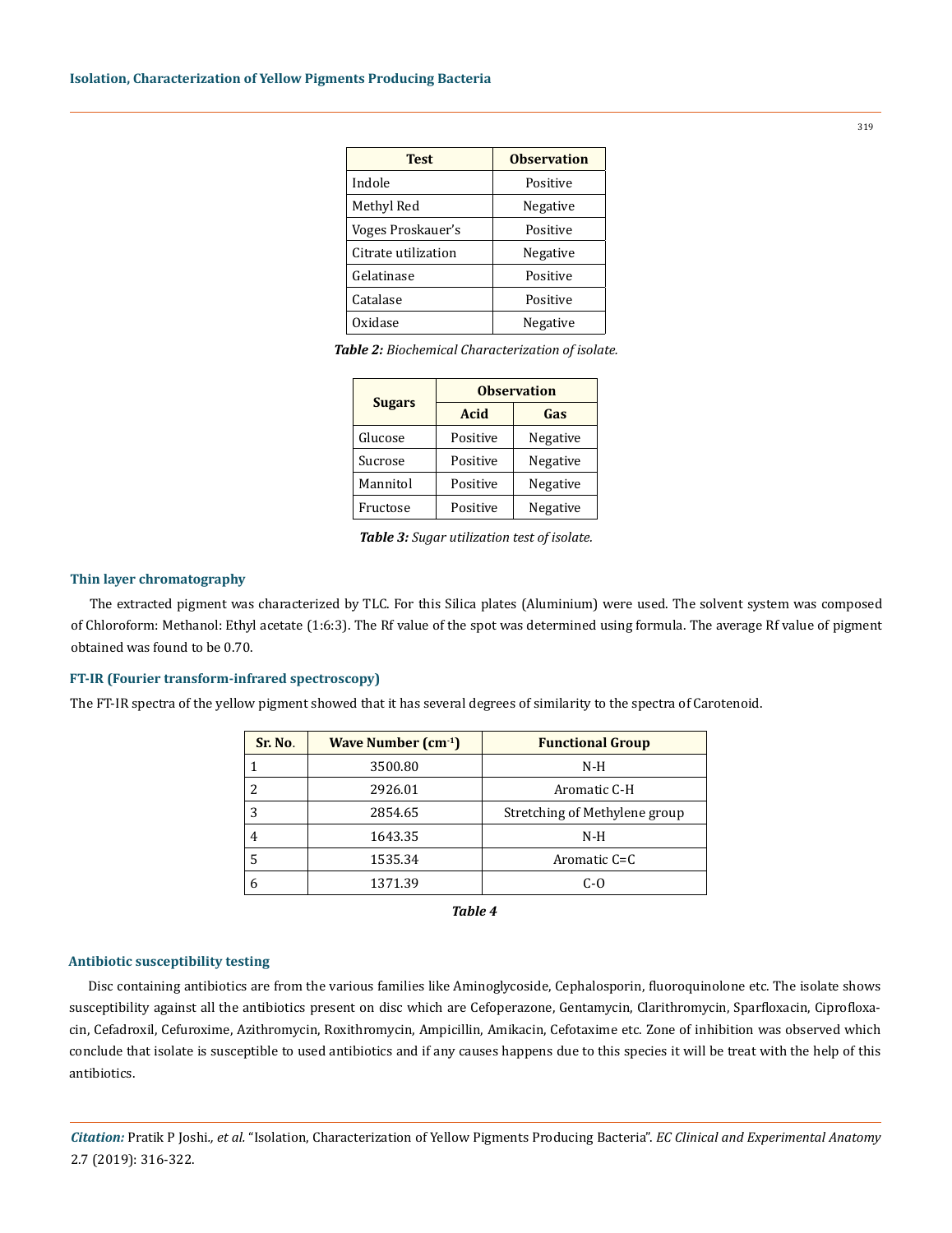

*Figure 2: FTIR spectra of yellow pigment producing bacteria.*



*Figure 3: Antibiotic susceptibility testing of the isolate.*

320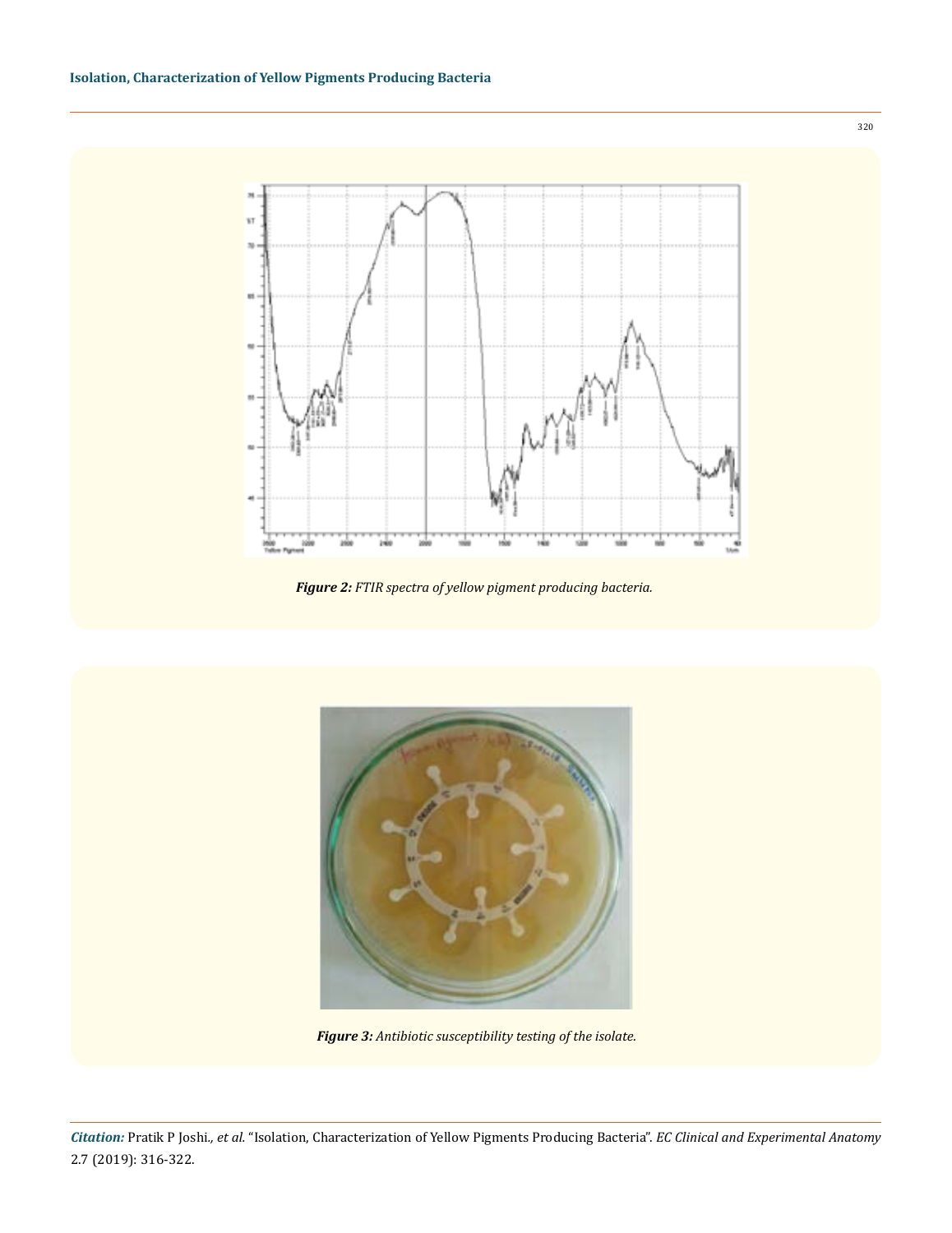| Sr. No.        | <b>Name of Antibiotic</b> | <b>Potency (mcg/units)</b> | <b>Zone of Inhibition (mm)</b> | Susceptible/Resistance |
|----------------|---------------------------|----------------------------|--------------------------------|------------------------|
| $\mathbf{1}$   | Cefoperazone (CPZ)        | 75                         | 28                             | Susceptible            |
| 2              | Gentamycin (GEN)          | 10                         | 16                             | Susceptible            |
| 3              | Clarithromycin (CLR)      | 15                         | 30                             | Susceptible            |
| $\overline{4}$ | Sparfloxacin (SPX)        | 5                          | 32                             | Susceptible            |
| 5              | Ciprofloxacin (CIP)       | 5                          | 34                             | Susceptible            |
| 6              | Cefadroxil (CFR)          | 30                         | 18                             | Susceptible            |
| 7              | Cefuroxime (CXM)          | 30                         | 18                             | Susceptible            |
| 8              | Azithromycin (AZM)        | 30                         | 16                             | Susceptible            |
| 9              | Roxithromycin (RO)        | 15                         | 18                             | Susceptible            |
| 10             | Ampicillin (AX)           | 30                         | 18                             | Susceptible            |
| 11             | Amikacin (AK)             | 30                         | 18                             | Susceptible            |
| 12             | Cefotaxime (CTX)          | 30                         | 20                             | Susceptible            |

# *Table 5*

# **Conclusion**

Carotenoid is the yellowish pigment produced by organisms of the genus *Micrococcus*, is among the more conspicuous pigments extant in the microbial world. Hence, pigment production from microbial resources is now one of the emerging fields of research to demonstrate its potential ability for various industrial applications.

## **Acknowledgements**

The authors would like to express sincere thanks to the Principal Dr. B.H. Zaware and all staff members of Department of Microbiology, New Arts, Commerce and Science College, Ahmednagar.

## **Bibliography**

- 1. Carbonell GV., *et al*[. "Clinical relevance and virulence factors of pigmented Serratia marcescens".](https://www.ncbi.nlm.nih.gov/pubmed/10799805) *FEMS Immunology and Medical Microbiology* [28.2 \(2000\): 143-149.](https://www.ncbi.nlm.nih.gov/pubmed/10799805)
- 2. Giri AV., *et al*[. "A novel medium for the enhanced cell growth and production of prodigiosin from Serratia marcescens isolated from](https://www.ncbi.nlm.nih.gov/pmc/articles/PMC404375/) soil". *[BMC Microbiology](https://www.ncbi.nlm.nih.gov/pmc/articles/PMC404375/)* 4 (2004): 11.
- 3. [Dufosse L. "Pigments, Microbial". Encyclopedia Microbiology 4 \(2009\): 457-471.](https://www.researchgate.net/publication/258149135_Pigments_Microbial)
- 4. Pattnaik P., *et al*[. "Biocolours: New Generation Additives for Food".](https://www.semanticscholar.org/paper/BIOCOLOURS-%3A-NEW-GENERATION-ADDITIVES-FOR-FOOD-Pattnaik-Roy/b7dacf1892472a4df39612e9c315c74d8bc5a7a3) *Indian Food Industry* 16.5 (1997): 21-32.
- 5. [Bello E Kizito and Nwankwo EO. "Antibiotic Activity of Streptomyces Isolates Collected From Soil of Kogi Central, Nigeria".](http://iosrjournals.org/iosr-jpbs/papers/Vol8-issue4/M0847884.pdf?id=7389) *IOSR Jour[nal of Pharmacy and Biological Sciences](http://iosrjournals.org/iosr-jpbs/papers/Vol8-issue4/M0847884.pdf?id=7389)* 8.4 (2013): 78-84.
- 6. [Babu S and Shenolikar IS. "Health and nutritional implications of food colors".](https://www.ncbi.nlm.nih.gov/pubmed/8675246) *Indian Journal of Medical Research* 102 (1995): 245- [249.](https://www.ncbi.nlm.nih.gov/pubmed/8675246)
- 7. Ramina Mekhael and Samira Y Yousif. "The Role of Red Pigment Produced by Sarritia marcescens as Antibacterial and Plasmid curing". *Agent* 12.1 (2009) 268-274.
- 8. [Chidambaram Kulandaisamy Venil and Perumalsamy Lakshmanaierumalsamy. "An Insightful Overview on Microbial Pigment, Pro](http://ejbio.imedpub.com/an-insightful-overview-on-microbial-pigment-prodigiosin.pdf)digiosin". *[Electronic Journal of Biology](http://ejbio.imedpub.com/an-insightful-overview-on-microbial-pigment-prodigiosin.pdf)* 5.3 (2009): 49-61.
- 9. Indra Arulselvi P., *et al*[. "Screening of Yellow Pigment Producing Bacterial Isolates from Various Eco-climatic Areas and Analysis of](https://pdfs.semanticscholar.org/16e6/74d92f271fe7e3ab1c29aa6b9935d499c1da.pdf)  the Carotenoid Produced by the Isolate". *[Journal of Food Processing and Technology](https://pdfs.semanticscholar.org/16e6/74d92f271fe7e3ab1c29aa6b9935d499c1da.pdf)* 5 (2014): 1.
- 10. Kirti Kushwaha., *et al*[. "Antibacterial Activity by Pigmented Psychrotrophic Bacterial Isolates".](https://www.researchgate.net/publication/272040591_Antimicrobial_activity_by_pigmented_psychrotrophic_bacterial_isolates) *Indian Journal of Applied Research* 4.10 [\(2014\): 70-73.](https://www.researchgate.net/publication/272040591_Antimicrobial_activity_by_pigmented_psychrotrophic_bacterial_isolates)

*Citation:* Pratik P Joshi*., et al.* "Isolation, Characterization of Yellow Pigments Producing Bacteria". *EC Clinical and Experimental Anatomy*  2.7 (2019): 316-322.